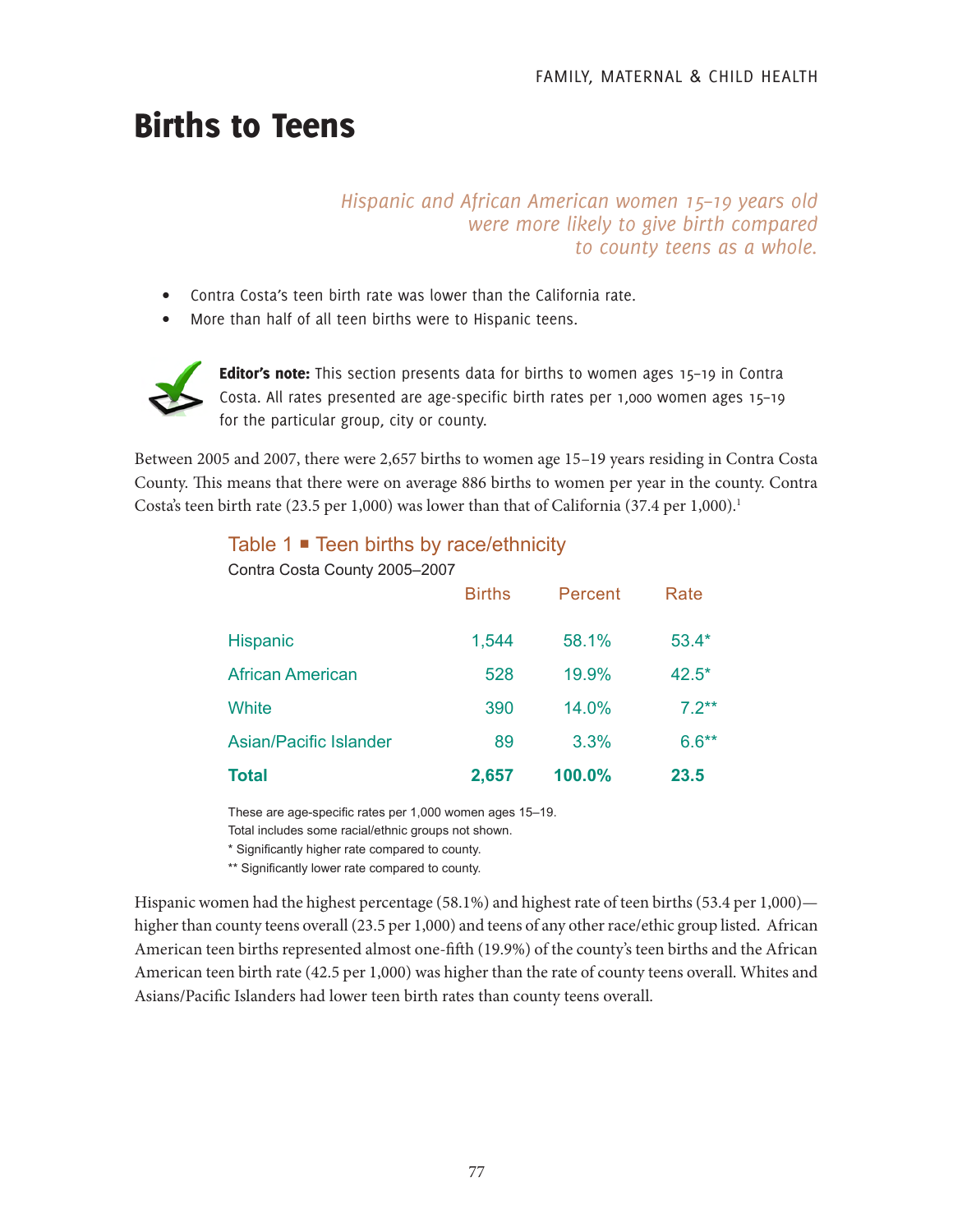|                      | <b>Cases</b> | Percent | Rate      |
|----------------------|--------------|---------|-----------|
| <b>Richmond</b>      | 554          | 20.9%   | $54.0*$   |
| Antioch              | 463          | 17.4%   | $39.0*$   |
| Concord              | 341          | 12.8%   | 28.8      |
| Pittsburg            | 340          | 12.8%   | $47.2*$   |
| San Pablo            | 237          | 8.9%    | 67.4*     |
| <b>Bay Point</b>     | 151          | 5.7%    | $60.2*$   |
| <b>Brentwood</b>     | 135          | 5.1%    | 24.9      |
| <b>Oakley</b>        | 108          | 4.1%    | 29.2      |
| <b>Martinez</b>      | 48           | 1.8%    | $14.0**$  |
| <b>Hercules</b>      | 39           | 1.5%    | $14.2***$ |
| <b>Pinole</b>        | 33           | 1.2%    | $16.8**$  |
| <b>Walnut Creek</b>  | 28           | 1.1%    | $6.3**$   |
| <b>El Cerrito</b>    | 21           | 0.8%    | $15.2***$ |
| <b>Pleasant Hill</b> | 15           | 0.6%    | <b>NA</b> |

## Table 2 ■ Teen births by selected communities

Contra Costa County 2005–2007

These are age-specific rates per 1,000 women ages 15–19.

Not all Contra Costa cities shown.

\*Significantly higher rate compared to county.

\*\* Significantly lower rate compared to county.

Four communities had more than 300 births to teens between 2005 and 2007. These were Richmond (554), Antioch (463), Concord (341) and Pittsburg (340).

Five communities had significantly higher teen birth rates than county teens overall: San Pablo (67.4 per 1,000), Bay Point (60.2 per 1,000), Richmond (54.0 per 1,000), Pittsburg (47.2 per 1,000) and Antioch (39.0 per 1,000).

Walnut Creek (6.3 per 1,000), Martinez (14.0 per 1,000), Hercules (14.2 per 1,000), El Cerrito (15.2 per 1,000) and Pinole (16.8 per 1,000) had rates of teen births that were lower than the county rate overall.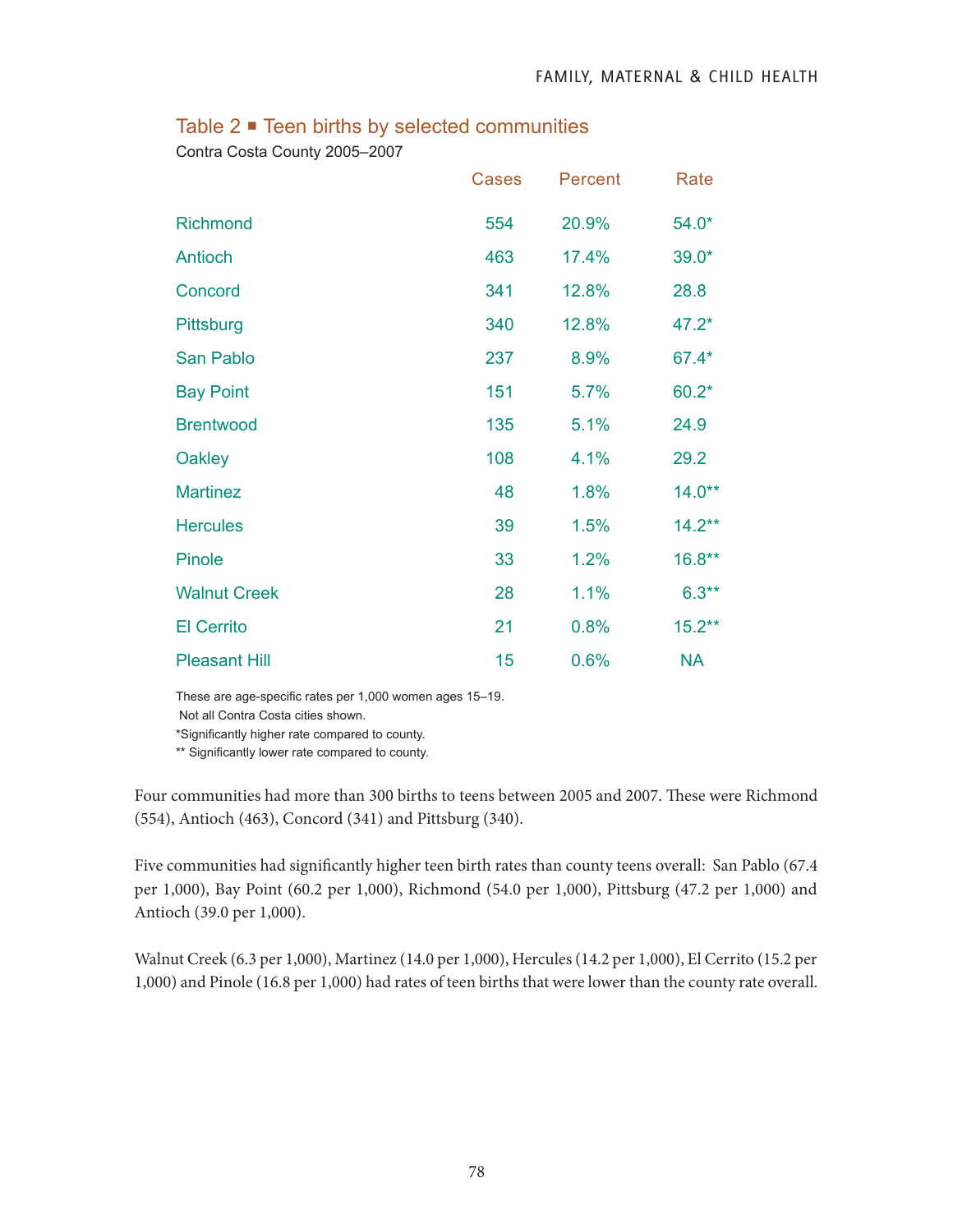#### **What is it?**

Teen birth is typically defined as births that occur to teenagers 15 to 19 years old, although sometimes younger ages are included. The measure for teen births presented in this report is the teen birth rate, which is the number of births to teens 15 to 19 years old per 1,000 female teens 15 to 19 years old.

#### **Why is it important?**

Most teen pregnancies are unintended, $2$  and teen childbearing can have negative consequences for the mother, father and child. When teenagers become parents, they are less likely than teens without children to achieve educational goals, find sustainable and productive work, and become self sufficient.3,4 Infants born to teens are more likely to be born low birth weight and suffer from related health problems.<sup>5,6</sup> In addition, compared to children of older mothers, children of teen mothers are more likely to do poorly in or drop out of school and to become teen parents themselves.<sup>7</sup> It is important to note that some teen parents successfully face these challenges and meet their educational and career goals and raise healthy children.

#### **Who does it impact the most?**

Teen births have been associated with a variety of factors including low income, low maternal education, lack of effective family planning practices, lack of education or counseling regarding family planning, previous teen pregnancy and initiation of sexual activity at a young age.3

In the United States, teen birth rates differ by race/ethnicity. In 2007, Hispanic teens had the highest teen birth rate, and Hispanics, non-Hispanic blacks and American Indians all had teen birth rates higher than the United States overall.<sup>8</sup>

#### **What can we do about it?**

Teen pregnancy is a complex issue. Preventing teen pregnancy requires a coordinated approach by community programs and broad efforts to influence values and popular culture and engage parents and schools.9 There are different types of programs that can reduce sexual risk-taking behaviors and/or teen pregnancy, such as comprehensive sexuality education, youth development programs, and early childhood programs.9,10,11

At a minimum, it is essential that youths have access to age-appropriate and medically accurate information about abstinence and contraception as well as confidential, affordable and accessible reproductive health services that include contraception. Interventions that affect nonsexual risk and protective factors (e.g., school performance; positive plans for the future; connections to family, school and faith community) that may reduce sexual risk-taking behaviors or pregnancy should also be considered when addressing this pressing issue.